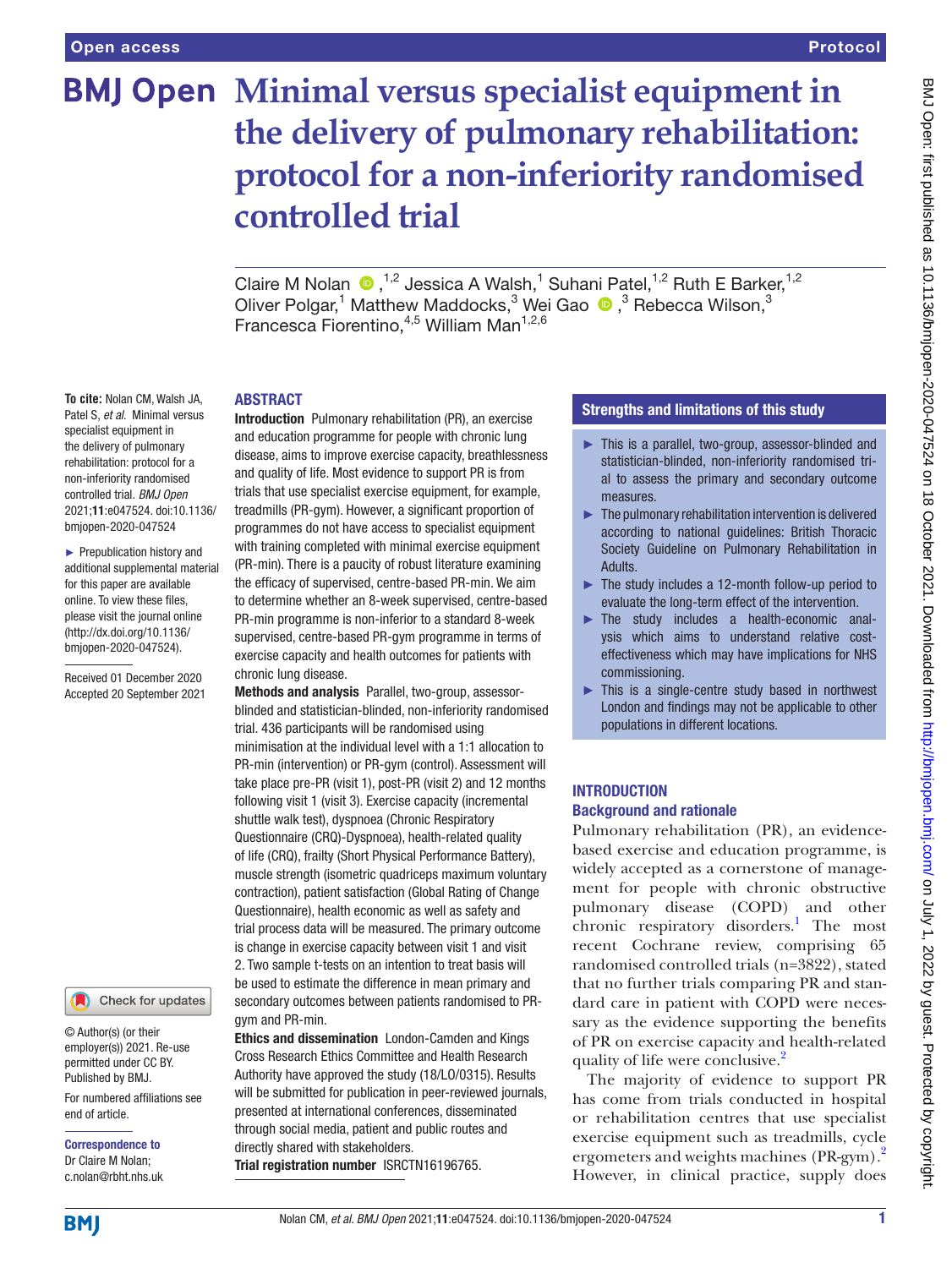not meet demand, and routine access to specialist equip-ment may not be feasible.<sup>[3](#page-7-2)</sup> For example, the 2015 Royal College of Physicians National Audit identified that PR services in England and Wales received 68 000 referrals in 2014 out of an estimated 446 000 eligible patients with COPD[.3](#page-7-2) Furthermore, 82% of patients enrolled in a PR programme in England and Wales in 2017 were hosted in a community site such as a community centre or church hall, of which 61% most likely did not exercise using specialist equipment.<sup>4</sup> Accordingly, exercise training at these sites, although supervised by PR professionals, was completed with minimal equipment (PR-min), typically using portable equipment such as free weights, elastic resistance bands (eg, Theraband), walking courses and bodyweight resistance exercises.<sup>3</sup>

Apart from improving accessibility, it has been argued that PR-min may have other advantages over PR-gym. Exercise-training using minimal equipment may better reflect activities of daily-living than training using specialist equipment and therefore be easier to replicate and maintain at home following discharge from PR. However, it may be more difficult to prescribe and progress exercise, particularly resistance exercise, without the use of specialist equipment.

A systematic review, conducted by Alison and colleagues, identified eight randomised controlled trials that compared outcomes following exercise interventions completed with minimal equipment to usual care without an exercise intervention in patients with COPD.<sup>[5](#page-7-4)</sup> The results were conflicting for exercise outcomes. In four studies (n=182) where the 6 min walk test was used as the primary outcome measure of exercise capacity, the pooled effect showed a mean (95% CI) between-group difference of 40 (13 to 67) m favouring the intervention group. [5](#page-7-4) Conversely, in the other four studies (n=389) that used the incremental shuttle walk test (ISW), there was no significant mean (95% CI) between-group difference: 21 ( $-9$  to [5](#page-7-4)1) m.<sup>5</sup> For health-related quality of life, results were similarly conflicting.<sup>5</sup> Whereas in the four studies that used the St. George's Respiratory Questionnaire there was a sizeable difference between the intervention and control groups (mean  $(95\% \text{ CI}): -7 (-12 \text{ to } -3)$ ), the mean between-group difference of the Chronic Respiratory Questionnaire dyspnoea (CRQ-D) and fatigue domains (CRQ-F) did not reach the minimum clinically important difference (MCID) in three other studies.<sup>[5](#page-7-4)</sup> Only one of the eight studies measured muscle strength but results were reported descriptively with no statistical testing.<sup>[5](#page-7-4)</sup> Furthermore, only one of the eight studies would fulfil the British Thoracic Society (BTS) guidelines definition of  $PR$ ,<sup>[1](#page-7-0)</sup> with seven studies not offering any education component.<sup>[5](#page-7-4)</sup>

To our knowledge, no trial has compared supervised centre-based PR using minimal and specialist equipment. A previous National Institute for Health Research Health Technology Assessment-funded randomised 2×2 trial compared PR undertaken in community venues with PR undertaken in a hospital venue, in 240 patients with

COPD.[6](#page-7-5) Participants were block randomised (hospital n=129; community n=111). Both groups received two times a week PR for 6 weeks with the exercise training protocol identical in both venues. Importantly, neither community nor hospital sites had access to specialist exercise equipment. Patients in both groups improved their walking distance, exceeding the MCID of the endurance shuttle walk test, and there were similar improvements in health-related quality of life. $6$  Although the results support the conclusion that the efficacy of PR-min is not influenced by hospital or community locations, this study did not address whether PR-min is non-inferior to 'gold standard' PR-gymOur group recently conducted an observational cohort study to compare if an 8 week supervised, centre-based PR-min programme was non-inferior to PR-gym in terms of core PR outcomes in patients with COPD.[7](#page-7-6) Using propensity score matching, 318 consecutive patients undergoing PR-min were compared 1:1 with a control group of 318 patients who underwent PR-gym. Similar short-term improvements in exercise capacity and health-related quality of life were observed in both groups (mean (95% CI) difference: ISW: 3 (−16 to 9) m; CRQ-total: 0.9 (−2.7 to 4.5)). Furthermore, the 95% CI between-group differences for these outcomes did not cross the predefined non-inferiority margins. These data suggest that PR-min is non-inferior to PR-gym with regard to short-term improvements in exercise capacity and health-related quality of life. However, this study was not randomised, only included short-term outcomes and no attempt was made to estimate costs. A randomised controlled trial with more varied outcome measures (such as lower limb muscle strength), longer follow-up and a health economic analysis, is required to confirm these findings.

The aims of the research are to determine whether an 8-week outpatient supervised PR-min programme is non-inferior to a standard 8-week outpatient supervised PR-gym programme in terms of health benefits for patients with chronic respiratory disease.

The primary objective is to determine whether PR-min is non-inferior to PR-gym regarding change in exercise capacity measured using ISW<sup>[8](#page-7-7)</sup> distance from baseline (visit 1) to post-PR assessment at 8 weeks (visit 2).

The secondary objectives are to: (1) determine whether PR-min is non-inferior to PR-gym regarding changes breathlessness (CRQ-D), health-related quality of life (CRQ) and quadriceps strength (isometric quadriceps maximum voluntary contraction) from baseline (visit 1) to post-PR assessment at 8 weeks (visit 2) and from baseline (visit 1) to 12 months after the baseline assessment (visit 3); (2) evaluate the trial process by recording the participant recruitment and retention, participant uptake of PR, PR attendance, PR completion, reasons for PR non-completion and participant satisfaction in each arm of the study, at the appropriate stage of the trial; (3) estimate the cost and cost-effectiveness during the trial period.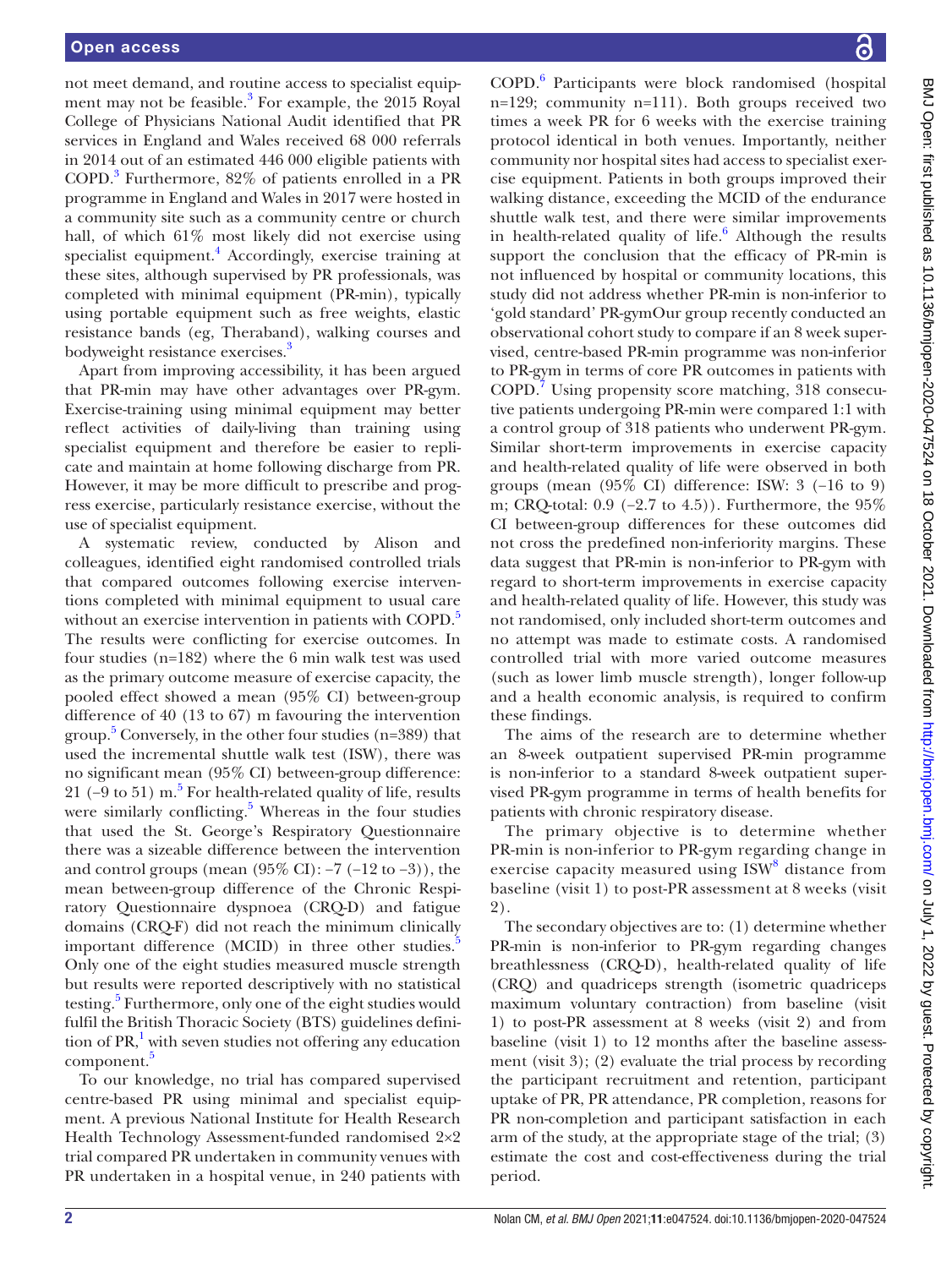# METHODS AND ANALYSIS Ethical approval

This study has been approved by the Health Research Authority and London Camden and Kings Cross Research Ethics Committee (reference 18/LO/0315). All participants will provide written informed consent.

### Study design

This is a parallel, two-group, assessor-blinded and statistician-blinded, non-inferiority, randomised trial. Participants will be randomised at the individual level with a 1:1 allocation to either PR-min or PR-gym. Both interventions will comprise two supervised sessions per week for 8 weeks delivered by the same team. Outcome

measures will be recorded at baseline assessment for PR (visit 1), following PR at 8 weeks (visit 2) and at 12 months after visit 1 (visit 3). The study schema is outlined in [figure](#page-2-0) 1.

# Study population

Potential participants will be people referred to Harefield Pulmonary Rehabilitation Unit, Royal Brompton and Harefield Clinical Group, UK who meet the following inclusion criteria (1) adults >18 years of age; (2) physician diagnosis of stable chronic respiratory disease, typically COPD, interstitial lung disease, bronchiectasis, chronic asthma or chest wall disease; (3) referred for PR in line with BTS guidelines (ie, ambulatory—can walk ≥5



<span id="page-2-0"></span>Figure 1 Study schema. CRQ-D, Chronic Respiratory Questionnaire-Dyspnoea; CRQ-T, Chronic Respiratory Questionnaire-Total Score; CVS, Cardiovascular Disease; ISW, Incremental Shuttle Walk Test; KCTU, King's Clinical Trials Unit; MRC, Medical Research Council; PR, Pulmonary Rehabilitation; QMVC, Quadriceps Maximum Voluntary Contraction.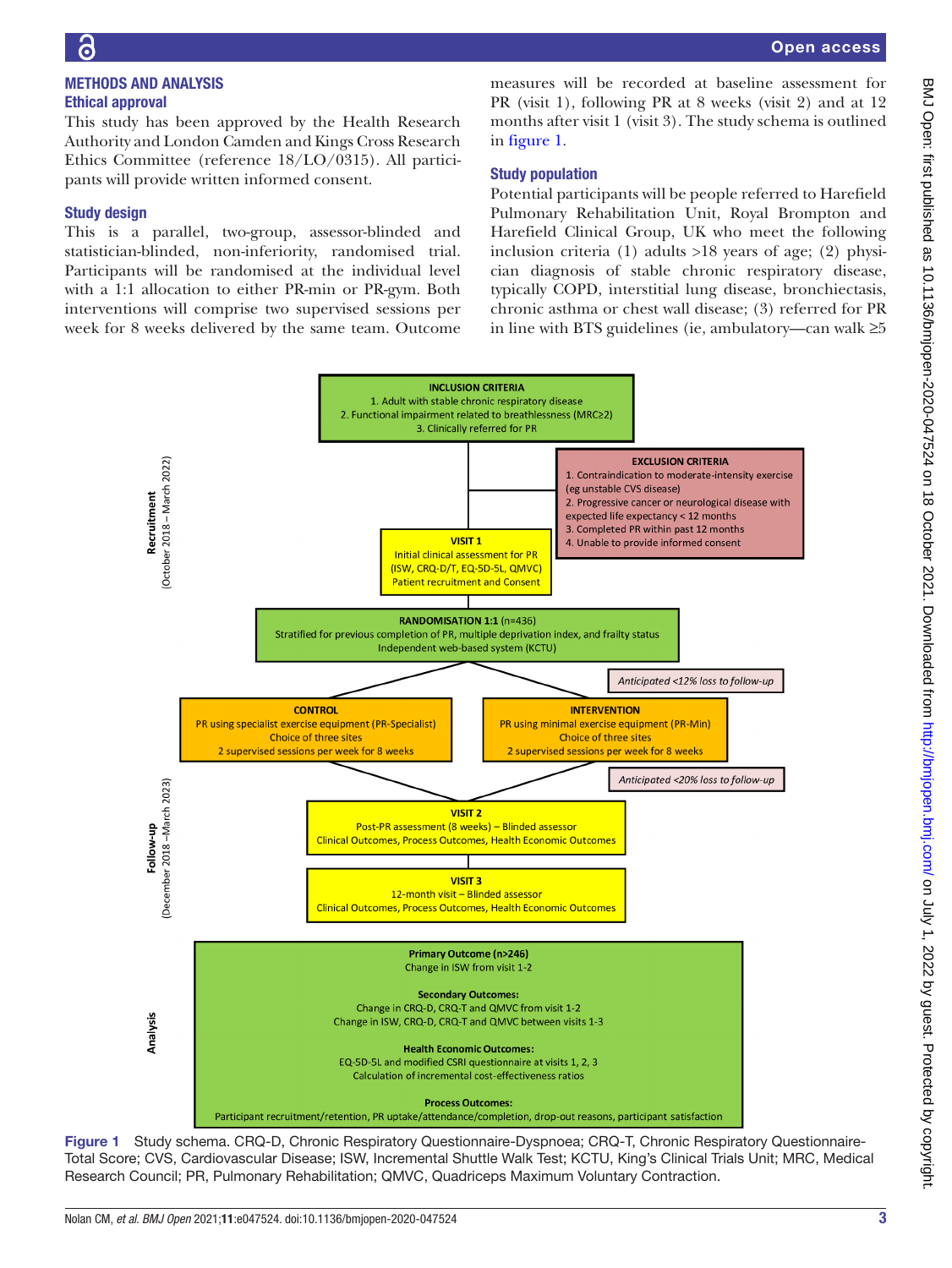m, functional impairment related to breathlessness, typically Medical Research Council dyspnoea score  $\geq 2$ ); (4) able to communicate verbally and respond to questions in written English. Potential participants will be excluded if they have (1) any contraindication to moderate intensity physical exercise, for example, unstable cardiovascular disease; (2) progressive cancer or neurological disorder with an expected life expectancy less than 12 months; (3) completed PR within previous 12 months and/or (4) are unable to provide informed consent.

#### Consent

Informed consent will be obtained by the nominated researchers as recorded in the Sponsor's Delegation of Responsibilities Log. All individuals taking informed consent will have received consent training. All participants will provide written consent. Consent to enter this study will be obtained after a full account has been provided of its nature, purpose, risks, burdens and potential benefits, and the patient has had the opportunity to deliberate. The patient will be allowed to specify the time they wish to spend deliberating, usually up to 24 hours. The Investigator or designee will explain that the patients are under no obligation to enter the study and that they can withdraw at any time during the study, without having to give a reason. At each visit, the participant's willingness to continue in the study will be ascertained and documented in the research notes. A copy of the consent form is in the [online supplemental file](https://dx.doi.org/10.1136/bmjopen-2020-047524).

#### Screening and recruitment

Following clinical referral, but prior to pre-PR assessment, potential participants will be screened by a member of the PR team for eligibility to the study. The potential participant will be approached by telephone and provided with a participant information sheet. A member of the research team will obtain informed consent following the pre-PR assessment.

#### Randomisation, allocation and blinding procedures

Consenting participants will be randomised at the individual level with a 1:1 allocation, using an independent web-based system provided by the United Kingdom Clinical Research Collaboration registered King's Clinical Trials Unit (KCTU), to receive either 'usual care' (PRgym) or intervention (PR-min).

Randomisation by minimisation will ensure that participant characteristics are balanced between the groups with respect to previous completion of PR (yes/no), multiple deprivation index (most deprived quintile of index: yes/no<sup>9</sup> and frailty status (Short Physical Performance Battery score <10/≥10.<sup>10</sup> A proportion of patients will be entered initially using simple randomisation in order to create a level of initial imbalance and the minimisation algorithm will maintain a level of randomness in order to preserve prerandomisation allocation concealment. Once randomised, the system will automatically generate a full audit trail of the process and send email to

relevant investigators in a blinded or unblinded format, depending on their role. For each arm, participants will be provided with a choice of three sites in northwest London to undertake PR.

Owing to the nature of the interventions, participants and providers of the intervention will not be blinded. However postrehabilitation assessments will be performed by a researcher blinded to group allocation and not involved in the delivery of either intervention arm. The trial statistician will also be blinded to group allocation.

#### Study intervention

#### PR-gym (control group)

The control intervention will be current gold-standard clinical practice. PR-gym will comprise an 8-week outpatient exercise and multidisciplinary self-management education programme, with two supervised and at least one additional home session each week, and delivered according to the BTS Quality Standards for PR.<sup>11</sup> Supervising staff will comprise specialist respiratory therapists with a minimum of 2 years' experience in PR. Available equipment will include treadmills, cycle ergometers, cross-trainers, specialist lower limb resistance equipment (eg, leg press, knee extension). Each supervised session will consist of 1 hour of exercise (at least 30 min aerobic exercise) and 45 min of education.

Initial walking speed prescription on the treadmill will be 80% of predicted peak oxygen consumption based on baseline ISW performance,<sup>[8](#page-7-7)</sup> while initial endurance cycling will be initially set to achieve level 3 to 4 on the Borg CR-10 Dyspnoea Scale with the aim of patients completing 10 min of continuous training. Lower limb resistance training will comprise two sets of 10 leg press repetitions on specialist resistance equipment performed with an initial training load of 60% one-repetition maximum. Similarly, two sets of 10 bilateral knee extension repetitions will be performed on specialist resistance equipment at an initial training load of 60% one-repetition maximum. This will be supplemented with sit-to-stand sets, plus knee lifts/extension and hip abduction with appropriate ankle weights up to 10 kg. Upper limb resistance training will comprise biceps curls, shoulder press and upright row with free weights or Therabands (red to black). Exercise training will be individualised and regularly progressed (duration and/or intensity) according to standard operating procedures, with targets reviewed at each session. Education will be delivered by a multidisciplinary team with topics chosen to develop patients' understanding and holistic management of their disease. Further detail on the education programme and safety measures for the rehabilitation programme are provided in the [online supplemental file](https://dx.doi.org/10.1136/bmjopen-2020-047524).

#### PR-min (Intervention group)

PR-min will also comprise an 8-week outpatient exercise and multidisciplinary self-management education programme, with two supervised and at least one additional home session each week, and delivered according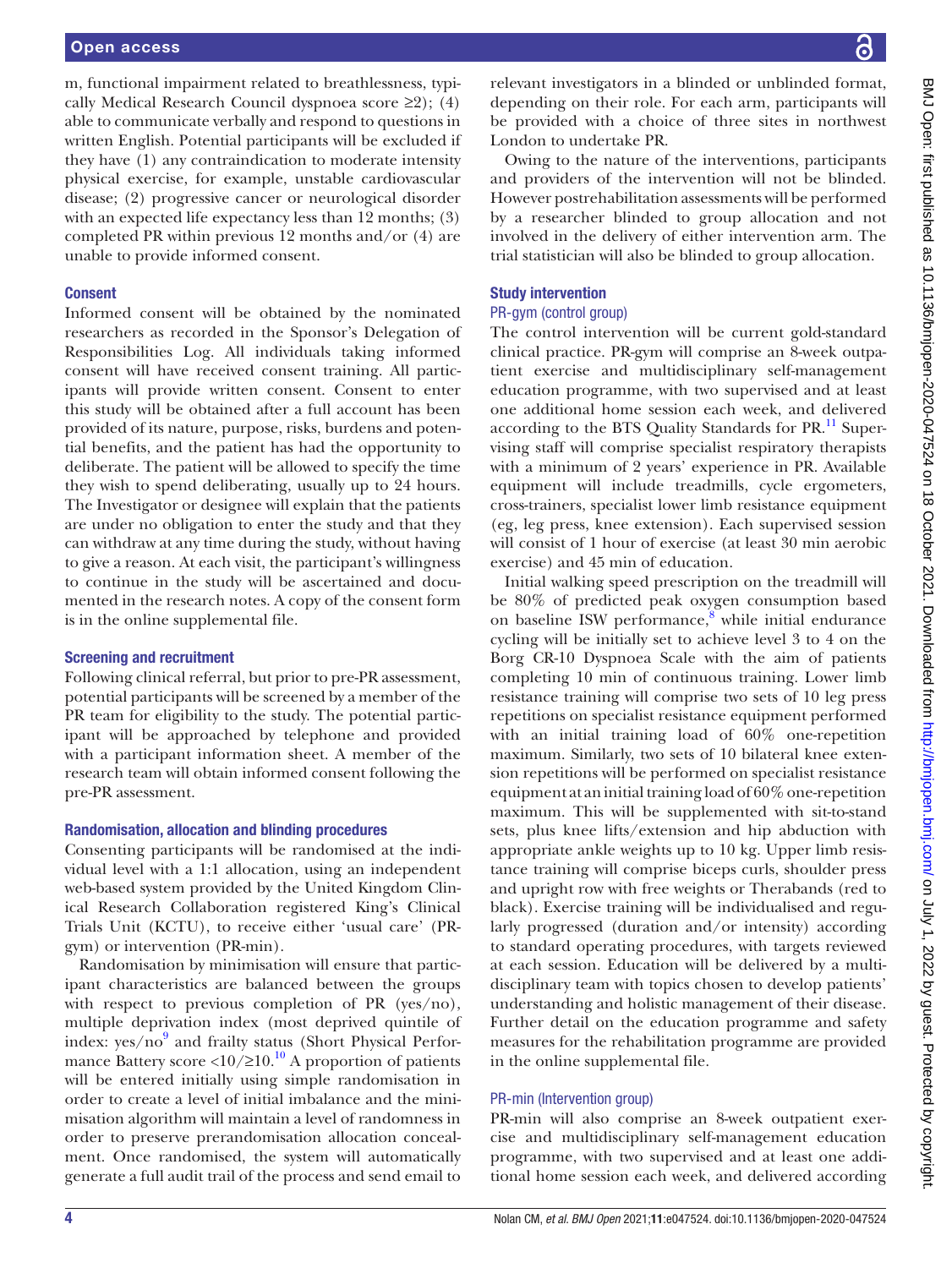to the BTS Quality Standards for  $PR$ <sup>[11](#page-7-10)</sup> As for PR-gym, supervising staff will comprise specialist respiratory therapists with at least 2 years' experience of in PR. There will be no access to treadmills, cycle ergometers or specialist resistance equipment. Available exercise equipment will include walking circuit, portable steppers, portable pedals, hand and ankle weights (up to 5 kg), and Therabands (red to black). Each supervised session will consist of 1 hour of exercise (at least 30 min aerobic exercise) and 45 min of education.

Initial walking speed prescription will be 80% of predicted peak oxygen consumption based on baseline ISW performance. Participants will be provided with a stopwatch and given time targets to complete a walking course of known distance. Although the resistance of the portable steppers and pedals can be manually adjusted, this cannot be objectively quantified. Initial prescription will be set at 'level 1' but individually adjusted to find an intensity where patients can complete 10 min of continuous training with a target modified Borg breathless score of 3–4 and a Borg rating of Perceived Exertion of 13–15 (on a scale of 6–20). Resistance training will include functional activities such as sit-to-stand and step-ups as well as Theraband based exercises such as sitting knee extension, leg press and hip flexion as well as standing hip extension, squats, chest press and lateral raise. Progression will be through the use of hand/ankle weights and increasing resistant Therabands (from red to black). Exercise training will be individualised and regularly progressed (either in duration or intensity) with targets reviewed at each supervised session. Education will be delivered by a multidisciplinary team as per PR-gym ([online supplemental file\)](https://dx.doi.org/10.1136/bmjopen-2020-047524). Information on safety measures for the rehabilitation programme is provided in the [online supplemental file.](https://dx.doi.org/10.1136/bmjopen-2020-047524)

# Study outcome measures

A list of the scheduled outcomes is outlined in [table](#page-4-0) 1 and described in detail in the [online supplemental file](https://dx.doi.org/10.1136/bmjopen-2020-047524).

# Sample size calculation

Previous audits of Harefield PR Unit have shown that in participants undergoing PR-gym achieve a mean (SD) change in ISW of 58 (67) m. The null hypothesis is that PR-min is inferior to the standard treatment PR-gym. The alternative hypothesis is that PR-min is not inferior to PR-gym. The non-inferiority margin will be defined as half the known MCID using the fixed-margin method with a preserved effect of 50% as recommended by previous guidance, including from the United States Food and Drug Administration.<sup>12 13</sup> The MCID of the ISW is  $47.5$ m,<sup>14</sup> and therefore 24 m will be considered the noninferiority margin. If there is truly no difference between PR-min and PR-gym, then a minimum of 246 patients (123 in each group) is required to be 80% sure that the lower limit of a one-sided 97.5% CI (or equivalently a 95% two-sided CI) will be above the non-inferiority limit of −24 m. Based on audit data, we anticipate 32% dropout from PR (12% from assessment to starting PR and 20% from starting PR to completing PR). Taking into account dropout, the original minimum sample size required for analysis was 362 patients (181 patients per group). However, owing to the impact of the COVID-19 pandemic on the study (described in the Amendment section), the study sample size was increased by a further 74–436 (218 patients per group).

#### Statistical analysis

For baseline data, continuous and categorical variables will be summarised with descriptive statistics. No significance testing will be carried out. The outcome measures will be described by trial arm and at visits 1, 2 and 3 using descriptive statistics.

The main statistical analyses will estimate the difference in mean primary and secondary outcomes between patients randomised to PR-gym and PR-min by intention to treat principle from visit 1 to visit 2 (8 weeks following visit 1) and visit 1 to visit 3 (12 months following visit 1). Group difference estimates and associated one-sided 97.5% CI will be reported. The group differences will be compared using one-sided two independent sample t-test

<span id="page-4-0"></span>

| Table 1<br>Study outcome measures                                                                                                               |                |         |         |
|-------------------------------------------------------------------------------------------------------------------------------------------------|----------------|---------|---------|
|                                                                                                                                                 | <b>Visit 1</b> | Visit 2 | Visit 3 |
| Primary outcome measure: exercise capacity (incremental shuttle walk test)                                                                      | X              | X       | X       |
| Spirometry                                                                                                                                      | X              |         | Χ       |
| Frailty (Short Physical Performance Battery)                                                                                                    | X              | X       | X       |
| Dyspnoea (Chronic Respiratory Questionnaire-Dyspnoea domain)                                                                                    | X              | X       | X       |
| Health-related quality of life (Chronic Respiratory Questionnaire)                                                                              | X              | X       | X       |
| Muscle strength (Isometric Quadriceps Maximum Voluntary Contraction)                                                                            | X              | X       | X       |
| Patient satisfaction (Global Rating of Change Questionnaire)                                                                                    |                | X       |         |
| Health-economic evaluation (Modified Client Service Receipt Inventory Scale,<br>Euro-Qol-5 Dimensions-5 Levels, NHS Digital-after visit 3 only) | X              | X       | X       |
| Safety and trial process evaluation                                                                                                             | Χ              | Χ       | Χ       |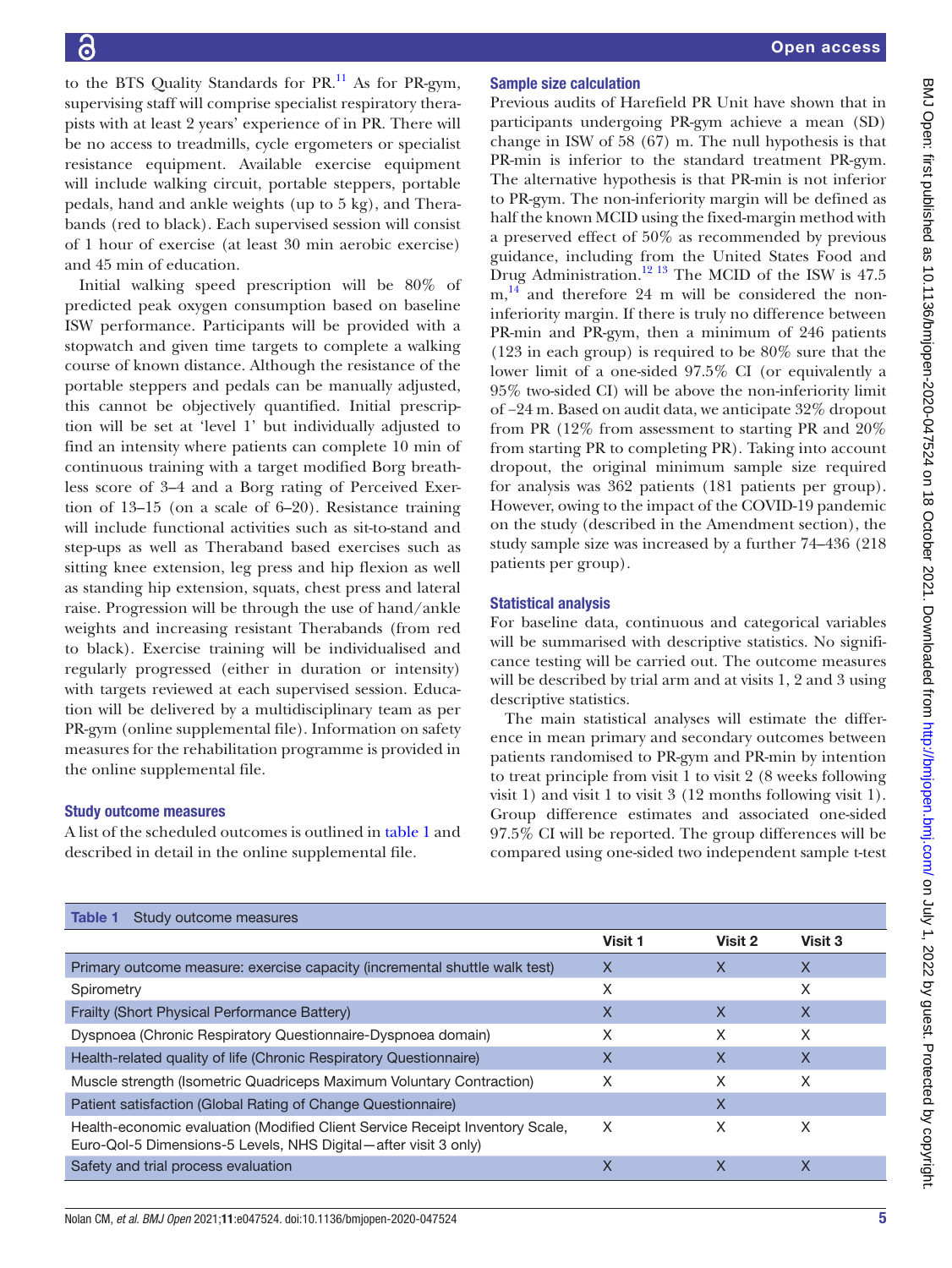or non-parametric equivalent. The significance level is set at one-sided significance level of 0.025.

Regarding missing data, the number of baseline variables with complete data will be reported and the primary and secondary outcomes will be analysed as per the recommendations of White *et al*. [15](#page-7-13) Missing postrandomisation assessments will be dealt with using an appropriate method of imputation, depending on the missing mechanism.

Adherence is defined as the number of supervised sessions the participant attends irrespective of the assigned intervention (maximum 16). This will be recorded in both intervention arms. As a dichotomous indicator with eight as the cut-off. The following variables will be recorded in a 3×2 table according to allocated intervention: (1) compliers always receive the allocated treatment; (2) complete defiers do the opposite of the allocated treatment, that is, attend no sessions in allocated treatment; (3) partial defiers are all others not falling in the above groups. Dropout cause will be recorded using the MORECARE classification of reason for attrition.<sup>[16](#page-7-14)</sup>

In addition to the primary intention-to-treat analysis, the effect of actually receiving treatment as defined in the protocol will also be estimated. If non-compliance rate with PR sessions is  $>10\%$ , a Complier-Average Causal-Effect (CACE) will be estimated.<sup>17</sup> The following sensitivity analyses are planned: (1) per protocol; (2) including only those in the upper quartile for baseline ISW; (3) complete case; (4) complier Average Causal Effects (CACE) analysis<sup>[17](#page-7-15)</sup> and (5) primary diagnosis of COPD; (6) a generalised estimating equation-based analysis to estimate the treatment effects, adjusting for imbalance if the group difference in the percentage of smokers, participants age <70 years, or females is greater than 20% at baseline.

#### Data collection, management and monitoring

A web based electronic data capture (EDC) system has been designed using the InferMed Macro 4 system and will be maintained by KCTU for the duration of the project. Source data will be entered by recruiting site staff, typically within 1 week of data collection by authorised staff onto the EDC. A full audit trial of data entry and any subsequent changes to entered data will be automatically date and time stamped, alongside information about the user making the entry/changes within the system.

The primary investigator (WM) will take overall responsibility for the conduct of MISTER. The trial co-ordinator (CMN) will supervise the day-to-day operation of the project and is responsible for ensuring that Good Clinical Practice guidelines are followed. An unblinded member of the MISTER research team (JAW) will monitor the data and review a random sample of 10% of completed case report forms against clinical records. Monitoring will ensure protocol compliance, proper study management and timely completion of study procedures.

# BMJ Open: first published as 10.1136/bmjopen-2020-047524 on 18 October 2021. Downloaded from http://bmjopen.bmj.com/ on July 1, 2022 by guest. Protected by copyright BMJ Open: first published as 10.1136/bmjopen-2020-047524 on 18 October 2021. Downloaded from <http://bmjopen.bmj.com/> on July 1, 2022 by guest. Protected by copyright.

# Monitoring and auditing

A Data Monitoring and Ethics Committee has been appointed. The members of this committee are not members of the applicants' or sponsors' institution and include an academic Consultant Respiratory Physician and an independent statistician.

The requirement for study monitoring or audit will be based on the Sponsor's Research Office risk assessment procedure and applicable standard operating procedures. It is the responsibility of the Research Office to determine the monitoring risk assessment and explain the rationale to the study research team.

# Patient and public involvement (PPI)

The concept of the research project arose directly from PPI, and the development of this project has included PPI throughout each stage. We have a named PPI coapplicant who will continue to be closely involved in the design and management of the research through membership of the Trial Steering Group that will meet at the beginning of the research period, and then every 6 months throughout the data collection/analysis and dissemination period. This PPI member will be joined by a second representative and will meet the project manager at regular intervals throughout the study. The PPI group will provide input into written material for patients, how results data are presented, particularly to lay audiences and will have a role in dissemination of research findings.

# Safety monitoring

A serious adverse event (SAE) is defined as an untoward occurrence that (a) results in death; (b) is life-threatening; (c) requires hospitalisation or prolongation of existing hospitalisation; (d) results in persistent or significant disability or incapacity or (e) is otherwise considered medically significant by the investigator.

The Investigator and research team are responsible for reporting events to the Research Office immediately and/ or within 24 hours of becoming aware of the event. An SAE occurring to a research participant will be reported to the Research Ethics Committee that gave a favourable opinion of the study.

# Amendment

Owing to the COVID-19 pandemic the study was suspended for 13 months between February 2020 and 2021 and, at the date of study suspension, there were 74 recruited and randomised participants waiting to start PR but were unable to receive either intervention due to the pandemic. Accordingly, a substantial amendment to increase the sample size from 362 to 436 and extend the recruitment and follow-up periods by 1 year to 31 March 2022 and 2023, respectively, was submitted to the funders (National Institute for Health Research), the Health Research Authority and research ethics committee on 5 February 2021. These amendments were approved on 24 February 2021.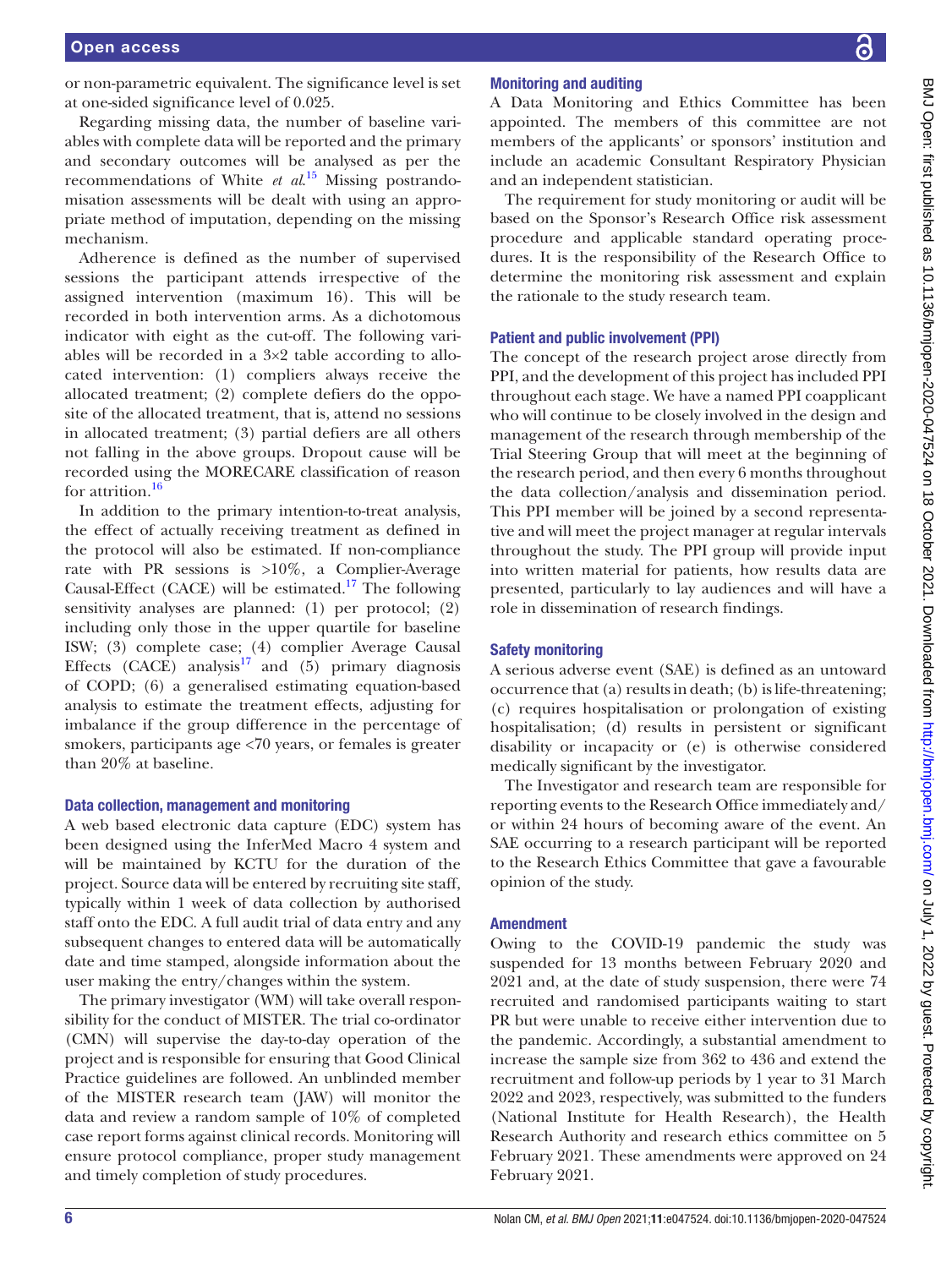Should further substantial amendments be made, a notice of amendment will be submitted to the Health Research Authority for consideration.

# Study timelines

Participant recruitment started on 15 October 2018 and is expected to end on 31 March 2022. Visit 2 assessments started approximately 8 weeks after visit 1 and visit 3 assessments 12 months after visit 1. The final visit 2 assessment is expected to take place on 31 May 2023. The end date for the study, representing the final visit 3 will be 31 March 2023.

# **DISSEMINATION**

We will use a broad strategy to maximise dissemination of our findings: (1) sharing of scientific findings via open-access publication in high impact journals and presentation at international meetings; (2) plain English summaries of findings for public bodies and web-sites (eg, NIHR, CLARHC, British Lung Foundation, patient. co.uk) to communicate evidence through a user-friendly interface; (3) online pages about the project on websites of contributing organisations (Guy's and St Thomas' NHS Foundation Trust, Cicely Saunders Institute, King's College London); (4) social media (eg, Twitter); (5) public engagement via talks with service user groups and open public events, so patients and their caregivers can learn about the research; (6) direct sharing of findings with public bodies (eg, National Horizon Scanning Research and Intelligence Centre) and policy makers to whom the applicants have direct access (eg, BTS Pulmonary Rehabilitation Advisory Group, European Respiratory Society, American Thoracic Society, Society for Research in Rehabilitation) to facilitate uptake of findings into research strategy and policy; (7) education of commissioners to influence future NHS service delivery.

# **DISCUSSION**

PR is a core strategy in the management for COPD and other chronic respiratory disorders.<sup>1</sup> The majority of evidence to support PR has come from trials conducted in locations that use specialist exercise equipment.<sup>[2](#page-7-1)</sup> Data from a national audit indicate that many PR programmes in England and Wales do not have access to specialist exercise equipment with exercise training completed using simple equipment.<sup>[3](#page-7-2)</sup> There is a paucity of robust literature examining the efficacy of PR-min and to our knowledge, there have been no trials comparing supervised centre-based PR-min and PR-gym. One observational study demonstrated that PR-min is non-inferior to PR-gym in terms of exercise capacity and health-related quality of life but indicated that further investigation using a randomised controlled trial is required.<sup>7</sup> Therefore, this study aims to bridge the gap in knowledge by identifying whether PR-min is non-inferior to PR-gym regarding change in core PR outcome measures. This is

an important and current health service question given the increasing disparity between supply and demand of PR that has implications for the delivery and future development of this programme at national and international levels.

The strengths of this study include the design: a parallel, two-group, assessor-blinded and statisticianblinded, non-inferiority randomised trial which is the appropriate design to assess the primary and secondary outcome measures. The intervention, PR, is delivered according to national guidelines and the population of interest is people with chronic respiratory disease, both of which mean the results will be generalisable. In addition, study involves a 12-month follow-up period (from visit 1) to evaluate the long-term effect of the intervention and a health-economic analysis which aims to understand the potential cost-effectiveness of the trial which may have implications for the NHS and Clinical Commissioning Groups. A limitation of the study is that it is a singlecentre study based in northwest London which may mean that the findings may not be generalisable to other populations in different locations.

#### Author affiliations

<sup>1</sup> Harefield Respiratory Research Group, Guy's and St Thomas' Hospitals NHS Trust, London, UK

<sup>2</sup>National Heart and Lung Institute, Imperial College London, London, UK <sup>3</sup>Cicely Saunders Institute, Division of Palliative Care, Policy & Rehabilitation, King's College London, London, UK

<sup>4</sup>Imperial Clinical Trials Unit, Imperial College London, London, UK 5 Department of Surgery and Cancer, Imperial College London, London, UK <sup>6</sup> Harefield Pulmonary Rehabilitation Unit, Royal Brompton and Harefield Clinical Group, Guy's and St Thomas' NHS Foundation Trust, London, UK

# Twitter Claire M Nolan [@clairemnolan84](https://twitter.com/clairemnolan84)

Acknowledgements We would like to acknowledge Joanna Kelly, Evangelos Georgio, Janice Jimenez and their teams in the Kings Clinical Trials Unit data centre who developed and will maintain the randomisation and Elsevier MACRO database systems for the trial. We would also like to acknowledge Ms Peihan Yu, statistician at Kings College London, for her help developing the study protocol. We would like to express our gratitude to the Harefield Pulmonary Rehabilitation Unit, Royal Brompton and Harefield Clinical Group, Guy's and St Thomas' NHS Foundation Trust who will help with participant identification and delivery of the pulmonary rehabilitation programme.

Contributors CMN, MM, WG and WM: concept and design of the study. CMN, JAW, SP, REB, OP: data collection and entry. CMN, MM, WG and WM: drafted the manuscript. WG, RW, MM, CMN and WM: drafted the statistical analysis plan. All authors reviewed the final draft of the manuscript.

Funding This work is supported by National Institute for Health Research grant number PB-PG-0816–20022.

Competing interests CMN reports fees from Novartis outside of this research. MM consultancy fees from Fresenius Kabi and Helsinn, grants from National Institute for Health Research, grants from British Lung Foundation, outside the submitted work. WM reports personal fees from Jazz Pharmaceuticals, personal fees from Mundipharma, personal fees from Novartis, grants from Pfizer, non-financial support from GSK, grants from National Institute for Health Research, grants from British Lung Foundation, outside the submitted work.

Patient consent for publication Not applicable.

Provenance and peer review Not commissioned; externally peer reviewed.

Supplemental material This content has been supplied by the author(s). It has not been vetted by BMJ Publishing Group Limited (BMJ) and may not have been peer-reviewed. Any opinions or recommendations discussed are solely those of the author(s) and are not endorsed by BMJ. BMJ disclaims all liability and